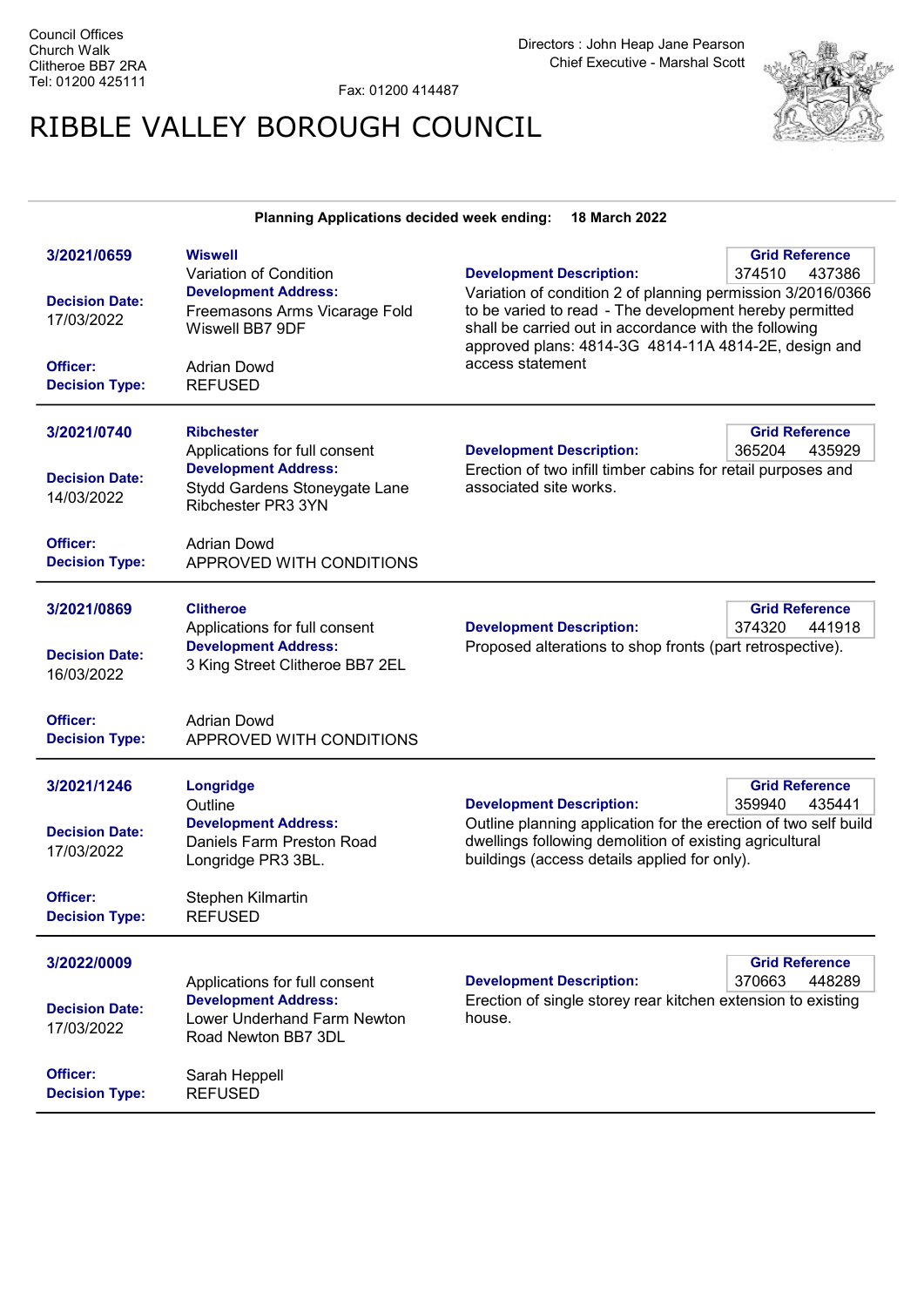| 3/2022/0013<br><b>Decision Date:</b><br>15/03/2022             | <b>Slaidburn &amp; Easington</b><br>Applications for full consent<br><b>Development Address:</b><br>Simfield Farm Wood House Lane<br>Slaidburn BB7 3AH               | <b>Development Description:</b><br>Conversion of attached barn into two-storey additional living<br>accommodation for Simfield Farm.                                                                             | <b>Grid Reference</b><br>70235<br>54783   |
|----------------------------------------------------------------|----------------------------------------------------------------------------------------------------------------------------------------------------------------------|------------------------------------------------------------------------------------------------------------------------------------------------------------------------------------------------------------------|-------------------------------------------|
| Officer:<br><b>Decision Type:</b>                              | Laura Eastwood<br>APPROVED WITH CONDITIONS                                                                                                                           |                                                                                                                                                                                                                  |                                           |
| 3/2022/0022<br><b>Decision Date:</b><br>15/03/2022             | <b>Grindleton</b><br>Applications for full consent<br><b>Development Address:</b><br>Wythenstocks Barn Back Lane<br>Grindleton BB7 4RW                               | <b>Development Description:</b><br>Proposed single storey rear extension to create annexe<br>accommodation.                                                                                                      | <b>Grid Reference</b><br>375949<br>445703 |
| Officer:<br><b>Decision Type:</b>                              | <b>Ben Taylor</b><br><b>REFUSED</b>                                                                                                                                  |                                                                                                                                                                                                                  |                                           |
| 3/2022/0029<br><b>Decision Date:</b><br>15/03/2022             | <b>Read</b><br>Applications for full consent<br><b>Development Address:</b><br>Old Coal Staithe House Old Coal<br>Staithe Read BB12 7RT                              | <b>Development Description:</b><br>Proposed single storey rear extension including new front<br>entrance porch and demolition of existing outbuildings.                                                          | <b>Grid Reference</b><br>374826<br>434140 |
| Officer:<br><b>Decision Type:</b>                              | Sarah Heppell<br><b>REFUSED</b>                                                                                                                                      |                                                                                                                                                                                                                  |                                           |
| 3/2022/0041<br><b>Decision Date:</b><br>14/03/2022<br>Officer: | <b>West Bradford</b><br><b>Discharge of Conditions</b><br><b>Development Address:</b><br>Seedalls Bungalow Eaves Hall Lane<br>West Bradford BB7 3JG<br>Sarah Heppell | <b>Development Description:</b><br>Discharge of conditions 3 (materials), 4 and 5 (windows),<br>7 (lighting), 8 (ecology), 9 (boundary treatments) and 10<br>(landscaping) from planning permission 3/2021/0888. | <b>Grid Reference</b><br>372861<br>446034 |
| <b>Decision Type:</b>                                          | APPROVED WITH CONDITIONS                                                                                                                                             |                                                                                                                                                                                                                  |                                           |
| 3/2022/0063<br><b>Decision Date:</b><br>14/03/2022             | <b>West Bradford</b><br><b>Discharge of Conditions</b><br><b>Development Address:</b><br>Seedalls Farm Eaves Hall Lane<br>West Bradford BB7 3JJ                      | <b>Development Description:</b><br>Discharge of conditions 5 (odour management) and 7<br>(Landscaping) from planning permission 3/2021/0900.                                                                     | <b>Grid Reference</b><br>446034<br>372861 |
| Officer:<br><b>Decision Type:</b>                              | Sarah Heppell<br>APPROVED WITH CONDITIONS                                                                                                                            |                                                                                                                                                                                                                  |                                           |
| 3/2022/0074<br><b>Decision Date:</b><br>14/03/2022             | <b>Chipping</b><br>Applications for full consent<br><b>Development Address:</b><br>Higher Parsonage Farm Parsonage<br>Lane Chipping PR3 2NS                          | <b>Development Description:</b><br>New access, access road and siting of two camping pods<br>(resubmission of application 3/2021/0880).                                                                          | <b>Grid Reference</b><br>360613<br>441833 |
| Officer:<br><b>Decision Type:</b>                              | Laura Eastwood<br>APPROVED WITH CONDITIONS                                                                                                                           |                                                                                                                                                                                                                  |                                           |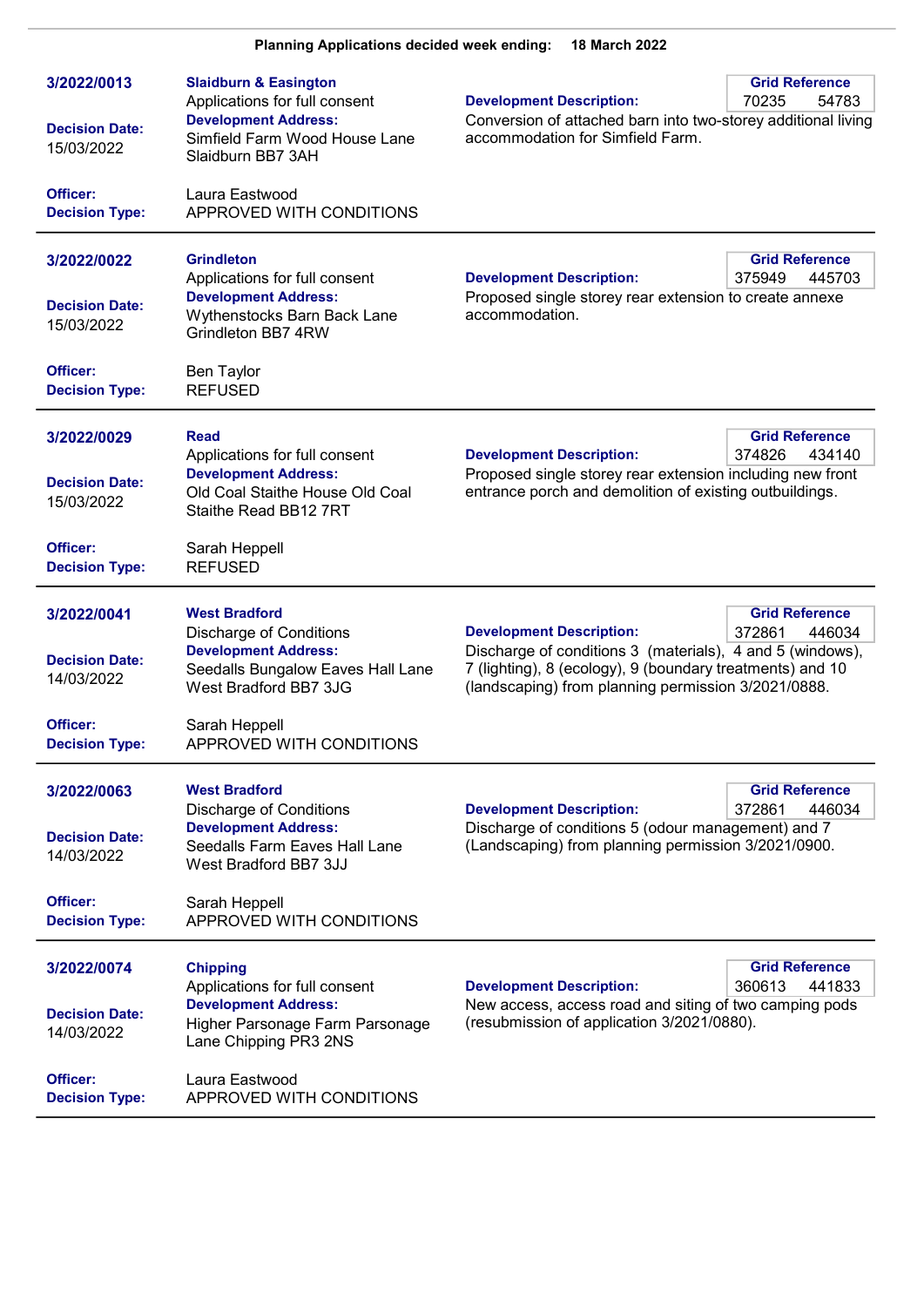| 3/2022/0076                         | Waddington<br>Applications for full consent                                                  | <b>Development Description:</b>                                                                                                         | <b>Grid Reference</b><br>372807<br>443703 |
|-------------------------------------|----------------------------------------------------------------------------------------------|-----------------------------------------------------------------------------------------------------------------------------------------|-------------------------------------------|
| <b>Decision Date:</b><br>18/03/2022 | <b>Development Address:</b><br>The Old Tannery Edisford Road<br><b>Waddington Lancashire</b> | Proposed single storey garden room to the rear.                                                                                         |                                           |
| Officer:<br><b>Decision Type:</b>   | Ben Taylor<br>APPROVED WITH CONDITIONS                                                       |                                                                                                                                         |                                           |
| 3/2022/0099                         | <b>Gisburn</b><br><b>Discharge of Conditions</b>                                             | <b>Development Description:</b>                                                                                                         | <b>Grid Reference</b><br>383003<br>448921 |
| <b>Decision Date:</b><br>17/03/2022 | <b>Development Address:</b><br>The Priory Hellifield Road Gisburn<br>BB7 4HQ                 | Discharge of conditions 3 (materials) and 6 (rooflights) from<br>planning permission 3/2021/1076                                        |                                           |
| Officer:<br><b>Decision Type:</b>   | Laura Eastwood<br>APPROVED WITH CONDITIONS                                                   |                                                                                                                                         |                                           |
| 3/2022/0108                         | <b>Aighton, Bailey &amp; Chaigley</b><br>Applications for full consent                       | <b>Development Description:</b>                                                                                                         | <b>Grid Reference</b><br>367772<br>438222 |
| <b>Decision Date:</b><br>17/03/2022 | <b>Development Address:</b><br>The Longhouse Hill Lane Hurst<br>Green BB7 9QT                | Proposed detached double garage with home office over to<br>front of house.                                                             |                                           |
| Officer:<br><b>Decision Type:</b>   | <b>Ben Taylor</b><br><b>REFUSED</b>                                                          |                                                                                                                                         |                                           |
| 3/2022/0118                         | <b>West Bradford</b><br>Applications for full consent                                        | <b>Development Description:</b>                                                                                                         | <b>Grid Reference</b><br>374519<br>444588 |
| <b>Decision Date:</b><br>18/03/2022 | <b>Development Address:</b><br>5 Grindleton Road West Bradford<br>BB7 4TE                    | Proposed single storey rear extension and side dormer.<br>Resubmission of application 3/2021/0965.                                      |                                           |
| Officer:<br><b>Decision Type:</b>   | <b>Ben Taylor</b><br><b>REFUSED</b>                                                          |                                                                                                                                         |                                           |
| 3/2022/0124                         | <b>Clitheroe</b><br>Prior notification of proposed larger h                                  | <b>Development Description:</b>                                                                                                         | <b>Grid Reference</b><br>374747<br>442780 |
| <b>Decision Date:</b><br>15/03/2022 | <b>Development Address:</b><br>96 Pimlico Road Clitheroe BB7 4PT                             | Single storey rear extension 4.6 m long, 3.7 m high (max),<br>height at eaves 2.73 m.                                                   |                                           |
| Officer:<br><b>Decision Type:</b>   | Sarah Heppell<br><b>REFUSED</b>                                                              |                                                                                                                                         |                                           |
| 3/2022/0132                         | <b>Mellor</b><br>Applications for full consent                                               | <b>Development Description:</b>                                                                                                         | <b>Grid Reference</b><br>366840<br>431041 |
| <b>Decision Date:</b><br>17/03/2022 | <b>Development Address:</b><br>Spread Eagle Hotel Mellor Lane<br>Mellor BB2 7EG              | Erection of new timber pergola to the garden and<br>converting the external one storey shed into an external bar<br>servery and cellar. |                                           |
| Officer:<br><b>Decision Type:</b>   | Stephen Kilmartin<br><b>REFUSED</b>                                                          |                                                                                                                                         |                                           |